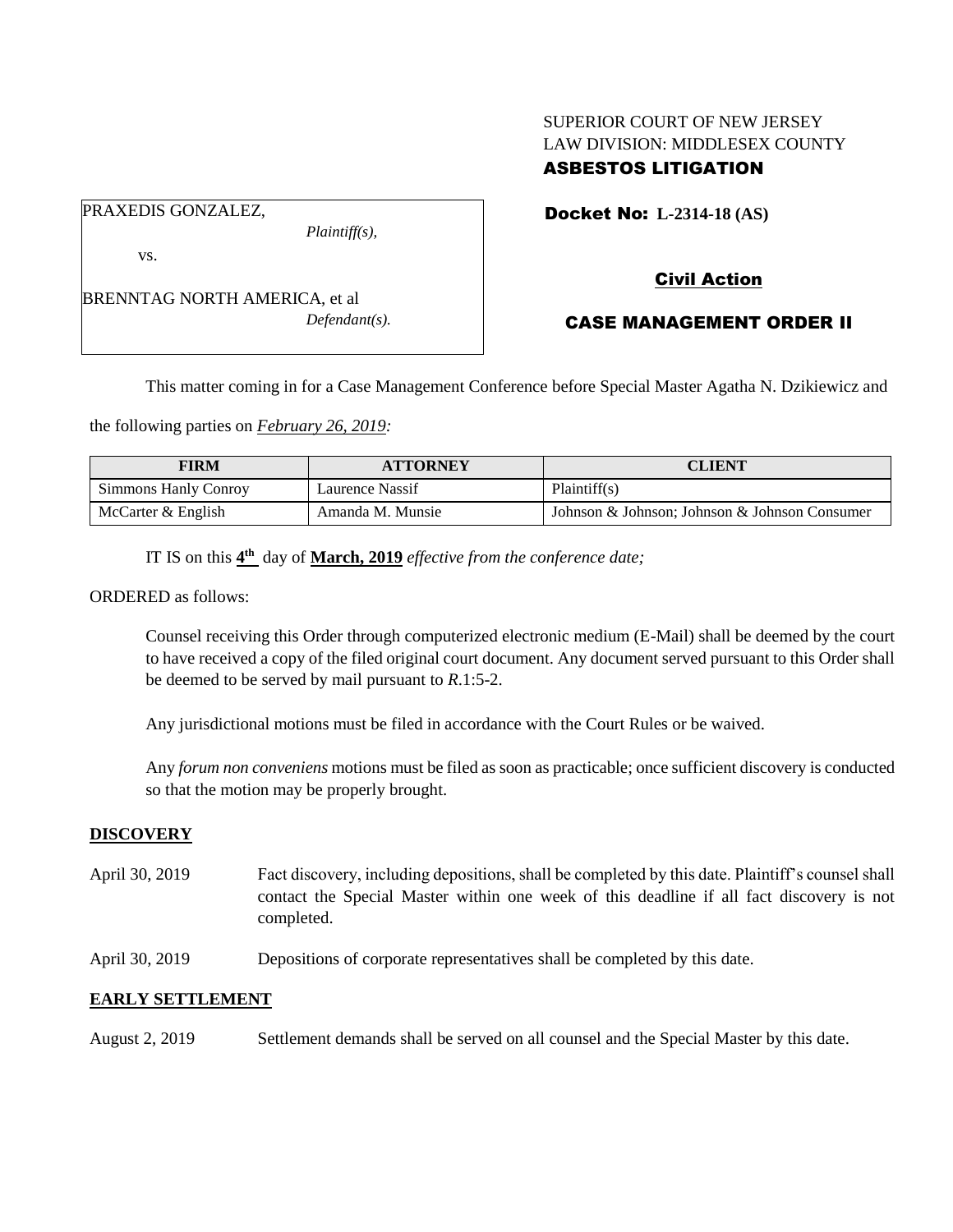## **MEDICAL EXPERT REPORT**

| May 31, 2019    | Plaintiff shall serve medical expert reports by this date.                                                                                                                                                                                               |
|-----------------|----------------------------------------------------------------------------------------------------------------------------------------------------------------------------------------------------------------------------------------------------------|
| May 31, 2019    | Upon request by defense counsel, plaintiff is to arrange for the transfer of pathology specimens<br>and x-rays, if any, by this date.                                                                                                                    |
| August 30, 2019 | Defendants shall identify its medical experts and serve medical reports, if any, by this date. In<br>addition, defendants shall notify plaintiff's counsel (as well as all counsel of record) of a<br>joinder in an expert medical defense by this date. |

## **LIABILITY EXPERT REPORTS**

| May 31, 2019 | Plaintiff shall identify its liability experts and serve liability expert reports by this date or |
|--------------|---------------------------------------------------------------------------------------------------|
|              | waive any opportunity to rely on liability expert testimony.                                      |

August 30, 2019 Defendants shall identify its liability experts and serve liability expert reports, if any, by this date or waive any opportunity to rely on liability expert testimony.

### **SUMMARY JUDGMENT MOTION PRACTICE**

| Plaintiff's counsel shall advise, in writing, of intent not to oppose motions by this date.<br>June 14, 2019 |  |
|--------------------------------------------------------------------------------------------------------------|--|
|--------------------------------------------------------------------------------------------------------------|--|

- June 28, 2019 Summary judgment motions shall be filed no later than this date.
- July 26, 2019 Last return date for summary judgment motions.

### **ECONOMIST EXPERT REPORTS**

May 31, 2019 Plaintiff shall identify its expert economists and serve expert economist report(s), if any, by this date or waive any opportunity to rely on economic expert testimony.

August 30, 2019 Defendants shall identify its expert economists and serve expert economist report(s), if any, by this date or waive any opportunity to rely on economic expert testimony.

### **EXPERT DEPOSITIONS**

September 30, 2019 Expert depositions shall be completed by this date. To the extent that plaintiff and defendant generic experts have been deposed before, the parties seeking that deposition in this case must file an application before the Special Master and demonstrate the necessity for that deposition. To the extent possible, documents requested in a deposition notice directed to an expert shall be produced three days in advance of the expert deposition. The expert shall not be required to produce documents that are readily accessible in the public domain.

### **PRE-TRIAL AND TRIAL**

May 1, 2019 The settlement conference previously scheduled on this date is **cancelled**.

 $\_$  ,  $\_$  ,  $\_$  ,  $\_$  ,  $\_$  ,  $\_$  ,  $\_$  ,  $\_$  ,  $\_$  ,  $\_$  ,  $\_$  ,  $\_$  ,  $\_$  ,  $\_$  ,  $\_$  ,  $\_$  ,  $\_$  ,  $\_$  ,  $\_$  ,  $\_$  ,  $\_$  ,  $\_$  ,  $\_$  ,  $\_$  ,  $\_$  ,  $\_$  ,  $\_$  ,  $\_$  ,  $\_$  ,  $\_$  ,  $\_$  ,  $\_$  ,  $\_$  ,  $\_$  ,  $\_$  ,  $\_$  ,  $\_$  ,